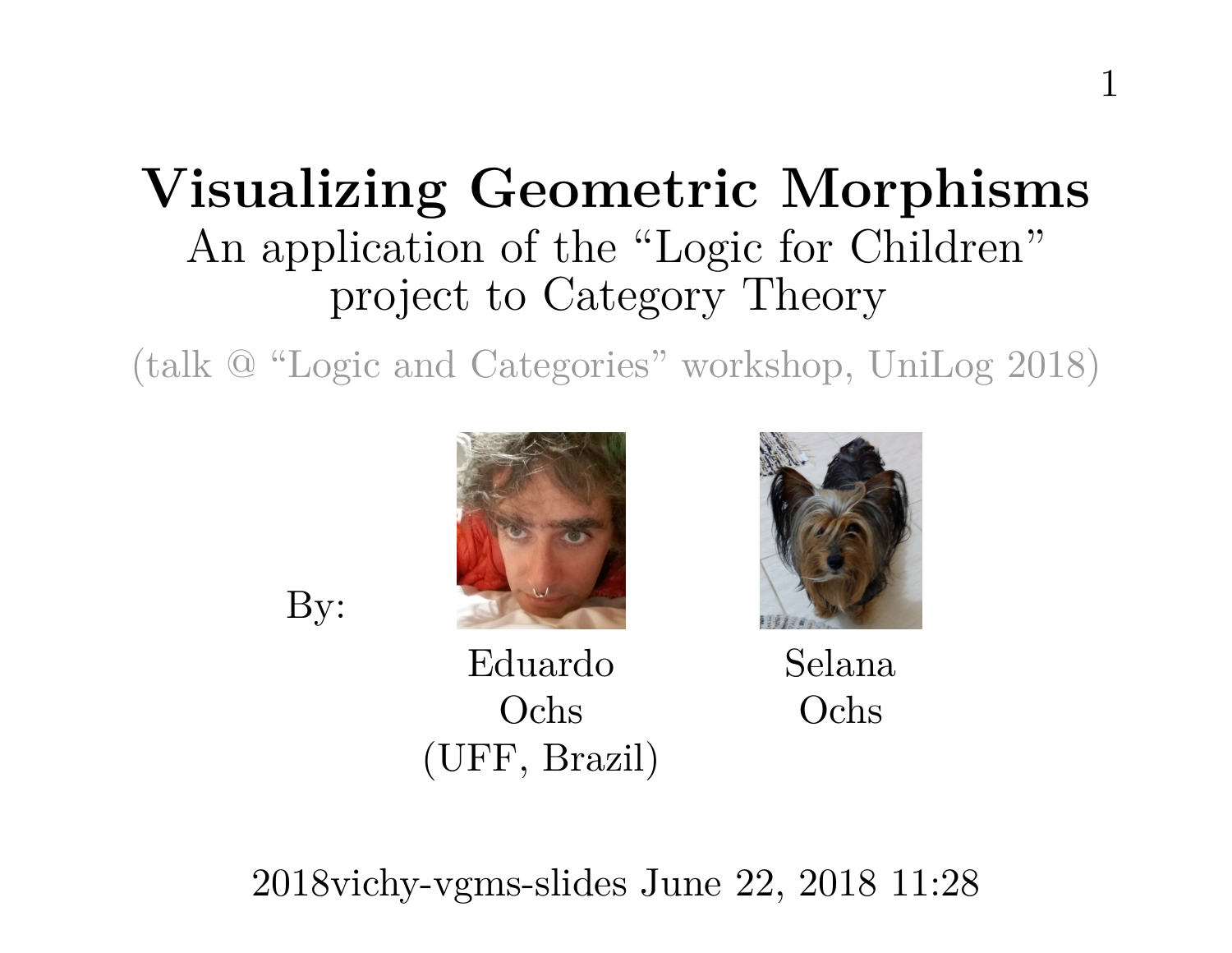**Logic / categories / toposes for children** (Very short version; for the long version see the resources for the "Logic for Children" workshop)

Many years ago...

Non-Standard Analysis

 $\rightarrow$  Johnstone's "Topos Theory"

 $\rightarrow$  FAR too abstract for me

→ **I NEED A VERSION FOR CHILDREN OF THIS**

For Children: using "internal views" and examples with finite objects that are easy to draw Heyting Algebras that are subset of  $\mathbb{Z}^2$  (paper) Presheaves that can be drawn on a subset of  $\mathbb{Z}^2$  (new)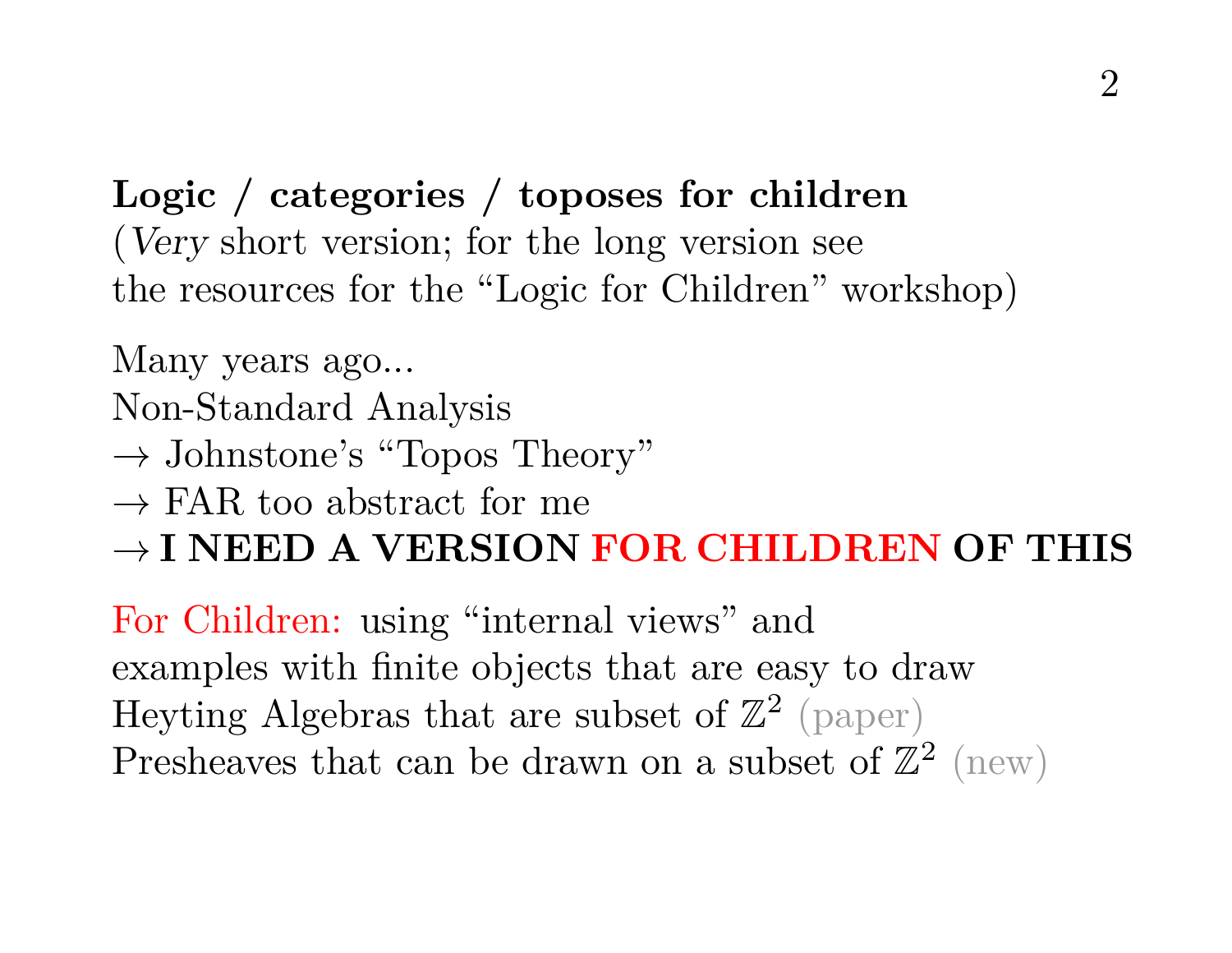**Planar Heyting Algebras for Children** (↑ paper submitted in 2017 <http://angg.twu.net/math-b.html>)

Main definition: A ZHA is a finite subset of  $\mathbb{Z}^2$ made of all even points  $(x + y = 2k)$ between  $(0, 0)$  and  $\top$ between a "left" and a "right wall". (The "Z" in ZHA means " $\subset \mathbb{Z}^{2}$ ")

Main theorems:

every ZHA is a Heyting Algebra every ZHA is a topology in disguise

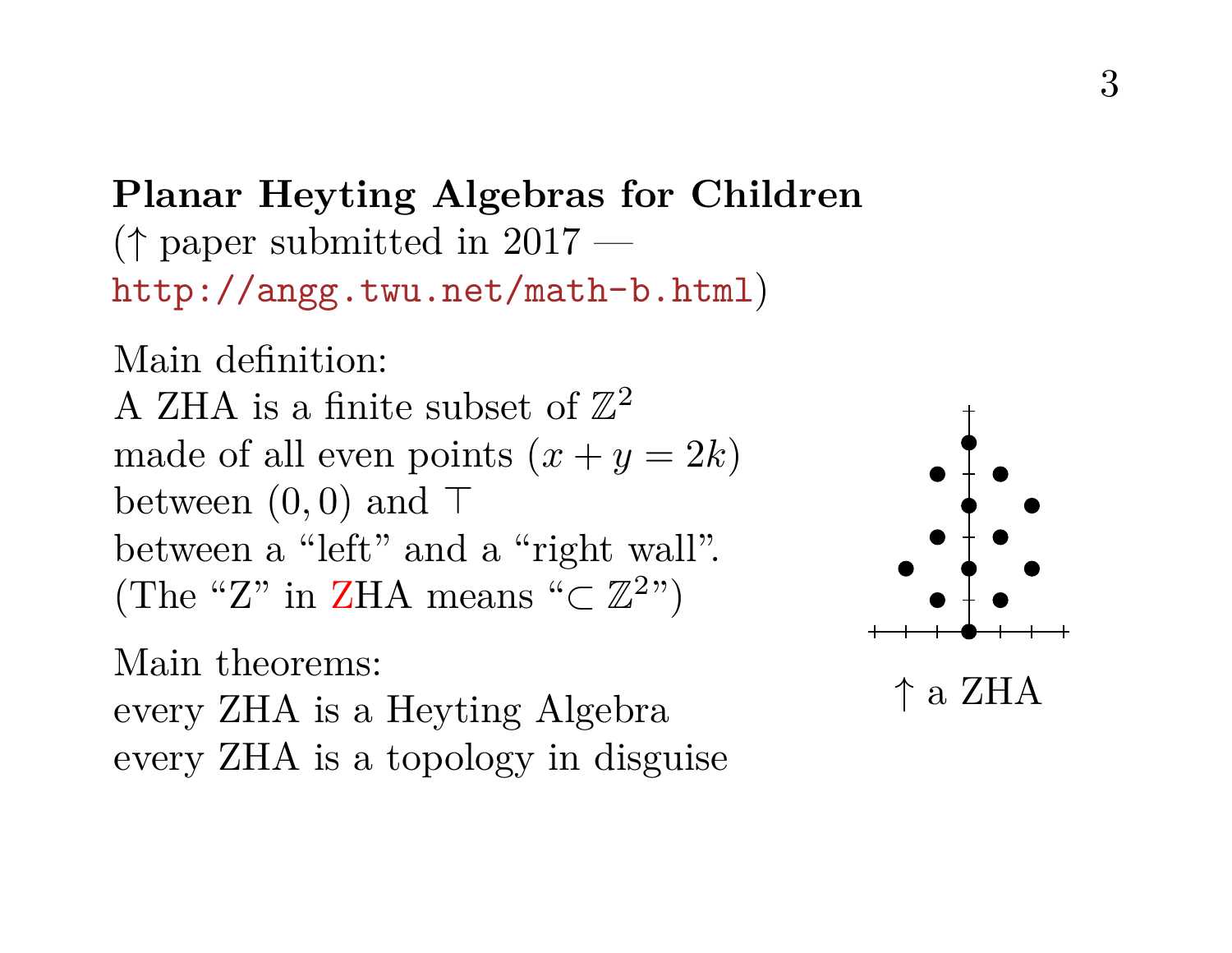**Planar Heyting Algebras for Children** (↑ Very good paper! No prerequisites! Lots of fun! Go read it!)

Most toposes have more than two truth-values and an intuitionistic logic.

The paper PHAfC shows how to visualize this (on ZHAs). It uses LR-coordinates and shows how the  $\leftrightarrow$  on ZHAs can be calculated quickly using a formula with four cases.

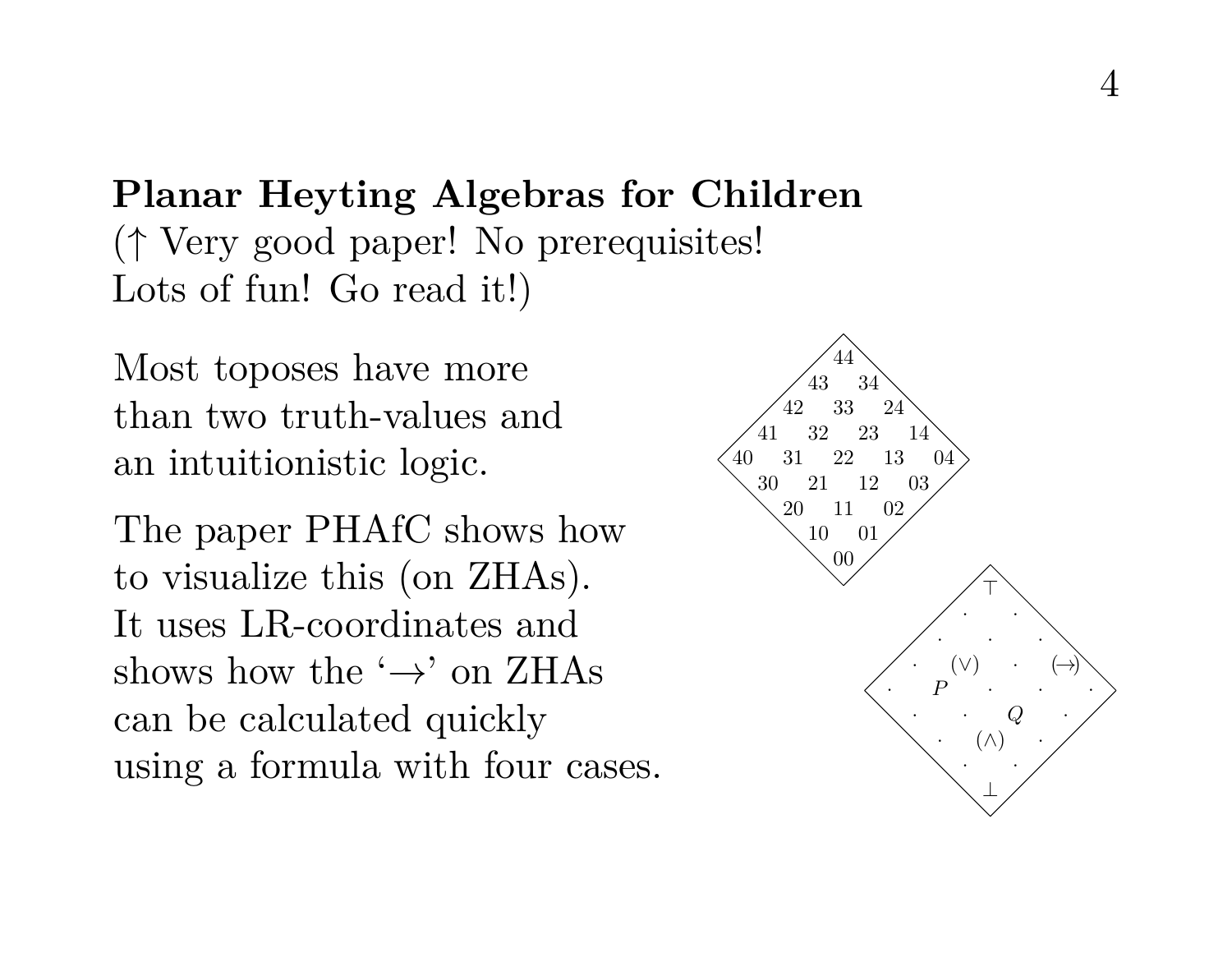# **Planar Heyting Algebras for Children 2: Local Operators** The second paper in the series.

Sheaves correspond to local operators on HAs.

A local operator on a ZHA corresponds to slashing the ZHA by diagonal cuts and blurring the distinction between the truth-values in each region.

PHAfC doesn't mention categories. PHAfC2 doesn't mention categories yet.

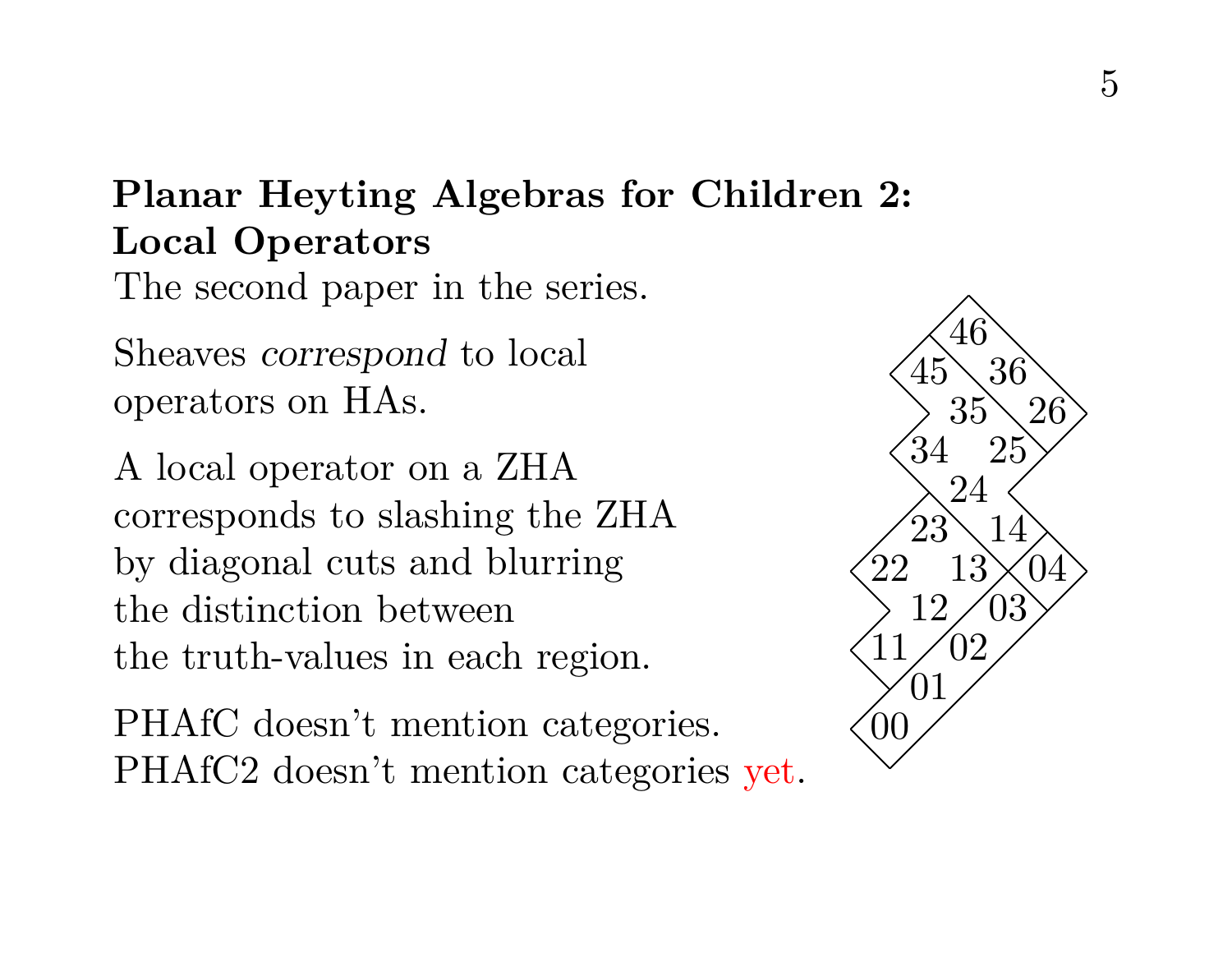### **ZCategories**

Choose a finite subset of  $\mathbb{Z}^2$ . (Optional step: rename its points.) Use this set as the set of objects of a category. Add a finite set of arrows. This is a ZCategory. The  $\mathbb{Z}^2$ -coordinates tell how to draw it.

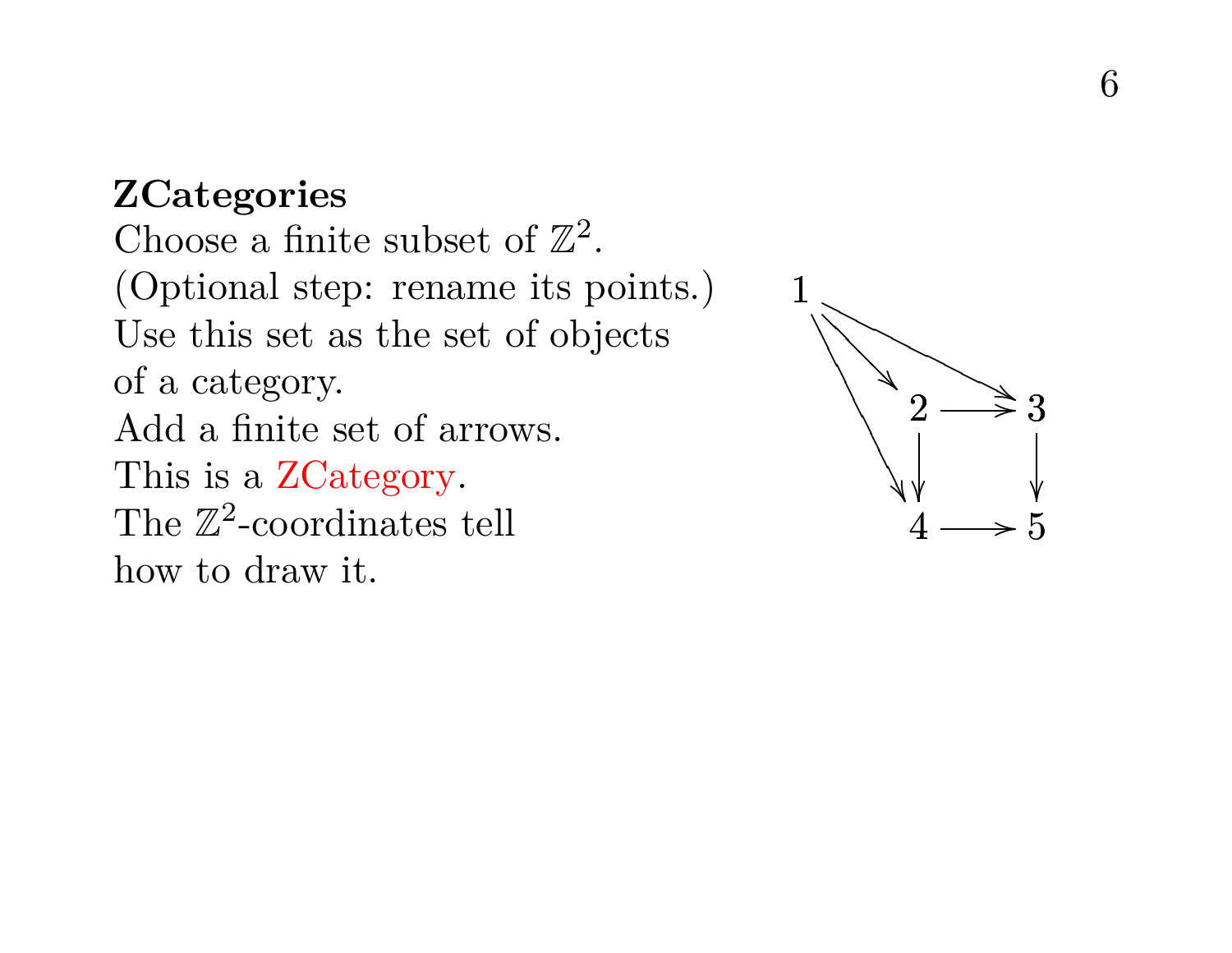**ZPresheaves and ZToposes** A ZPresheaf is a functor  $F: \mathbf{A} \to \mathbf{Set}$ , where **A** is a ZCategory. (Obs: not  $F : \mathbf{A}^{\text{op}} \to \mathbf{Set}!$ ) A ZPresheaf F inherits its drawing instructions from A. ("Positional notations")

7



A ZTopos is a category  $\mathbf{Set}^{\mathbf{A}}$  where **A** is a ZCategory.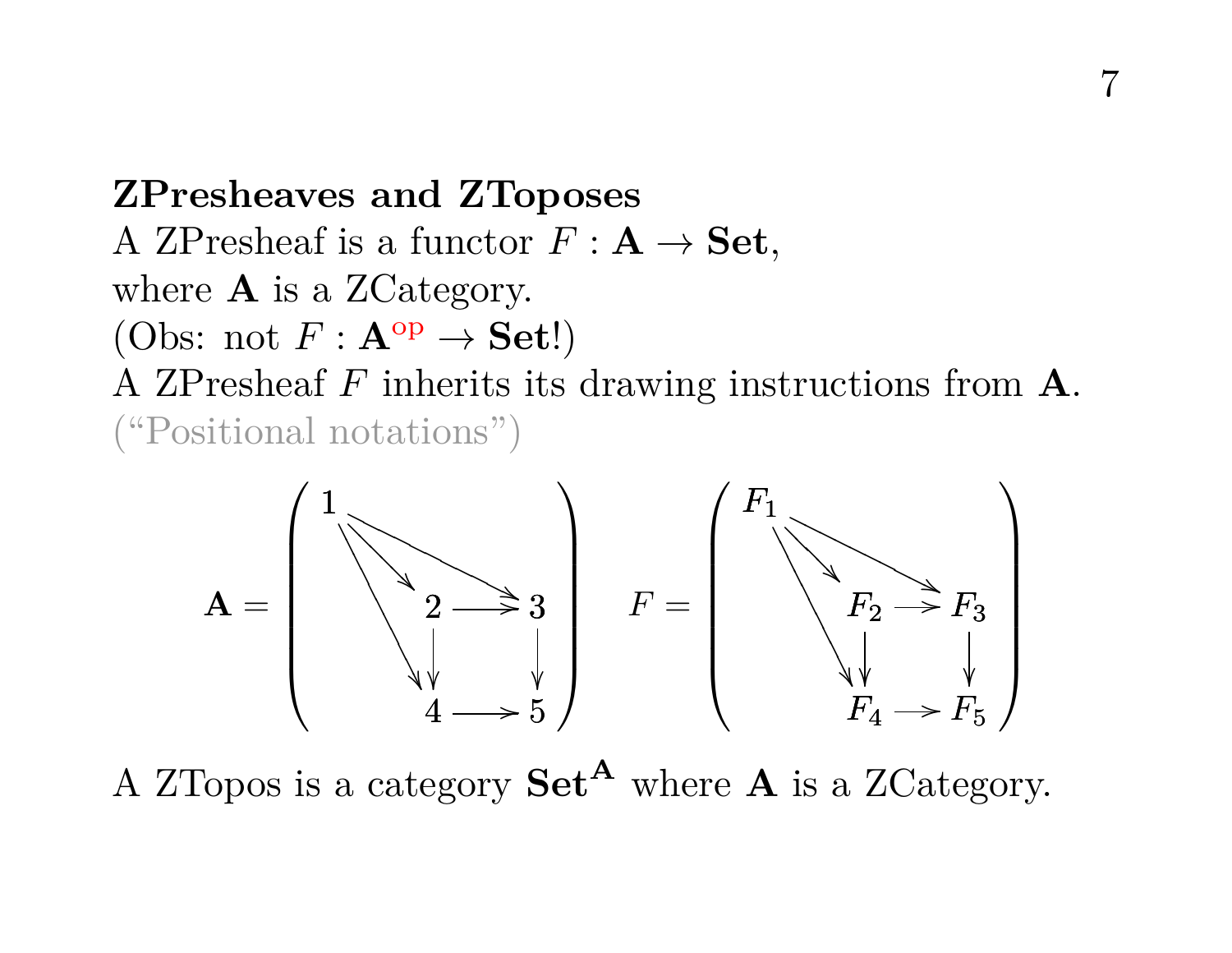(Part 1: functions) The internal view of the function  $\sqrt{\cdot \mathbb{N}} \to \mathbb{R}$  is:



 $(\leftrightarrow)$ 's take elements of a blob-set to another blob-set)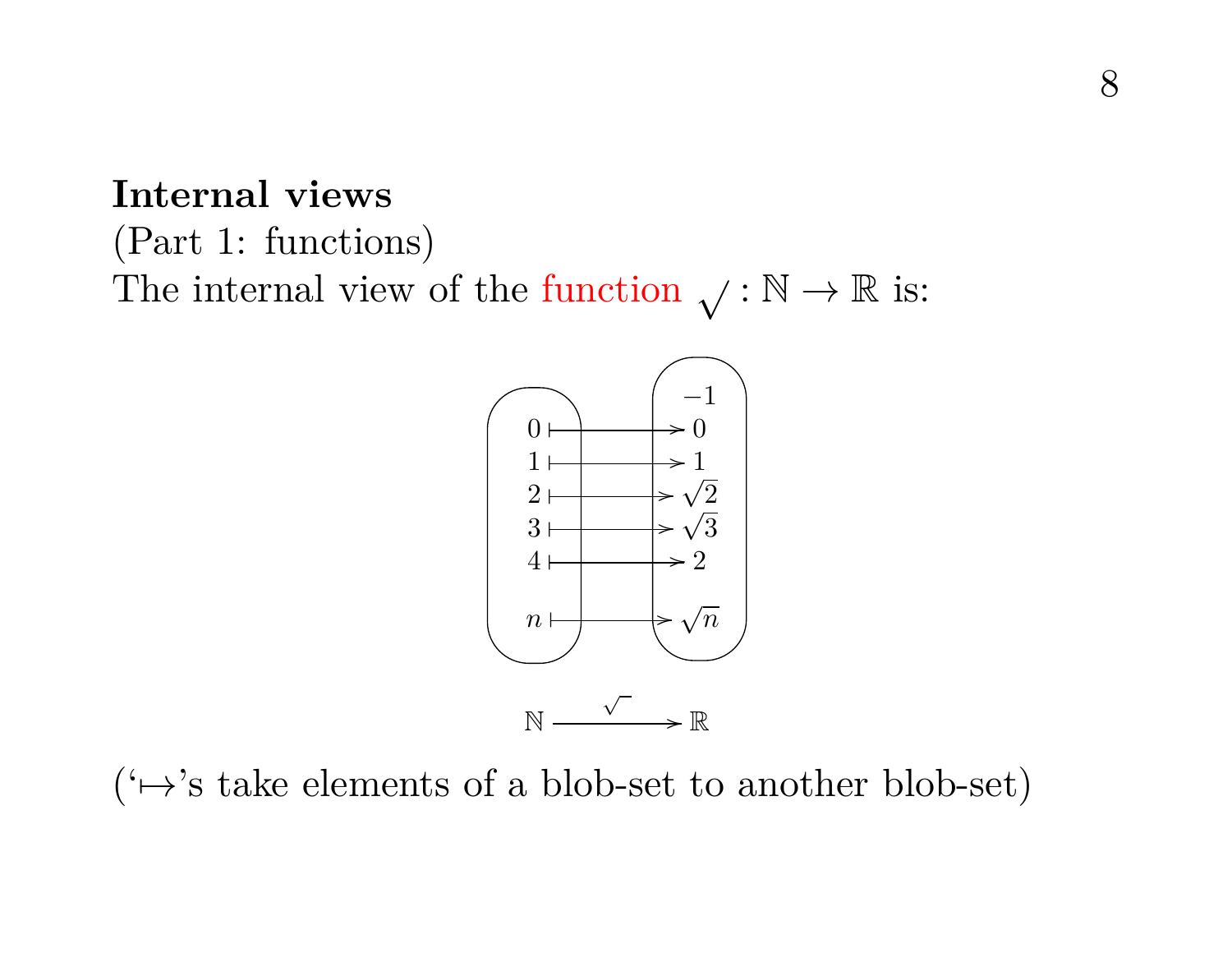# (Part 2: functors) Internal views of functors have blob-categories instead of blob-sets. Compare:



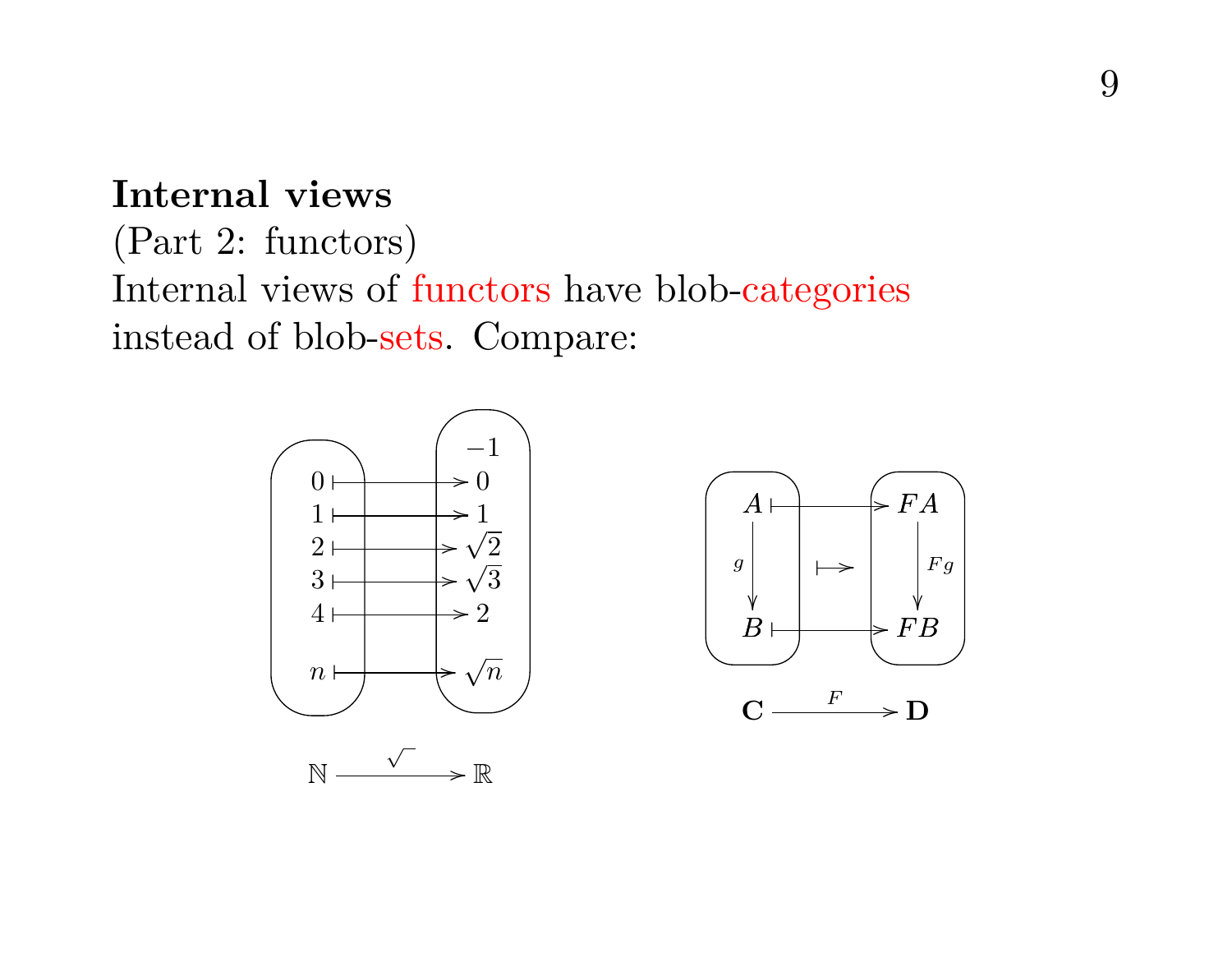(Part 3: omitting the blobs)

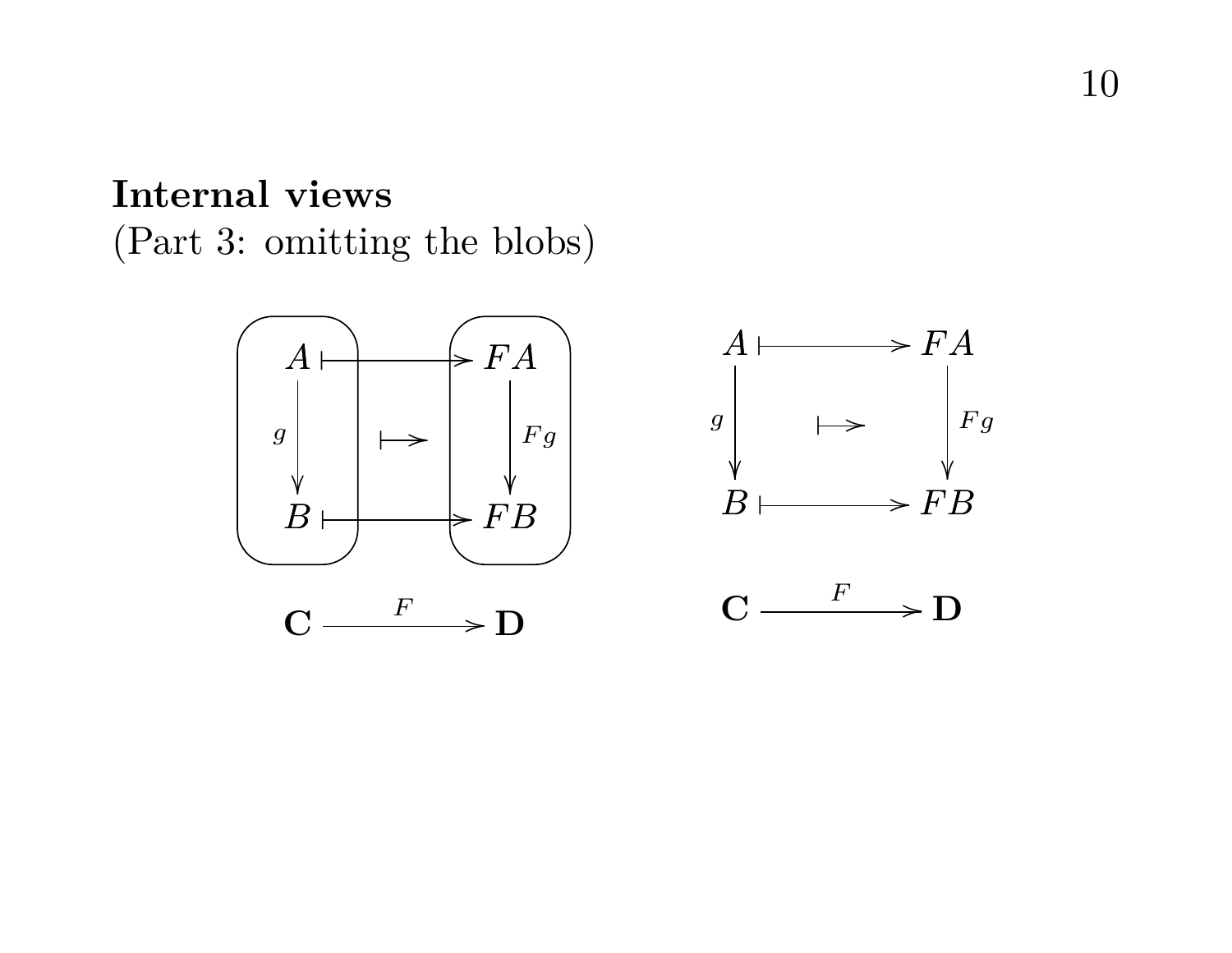(Part 4: adjunctions) Left: generic adjunction  $L \dashv R$ Middle: generic geometric morphism  $f^* \dashv f_*$ Right: g.m. between toposes  $\mathbf{Set}^{\mathbf{A}}$  and  $\mathbf{Set}^{\mathbf{B}}$ 

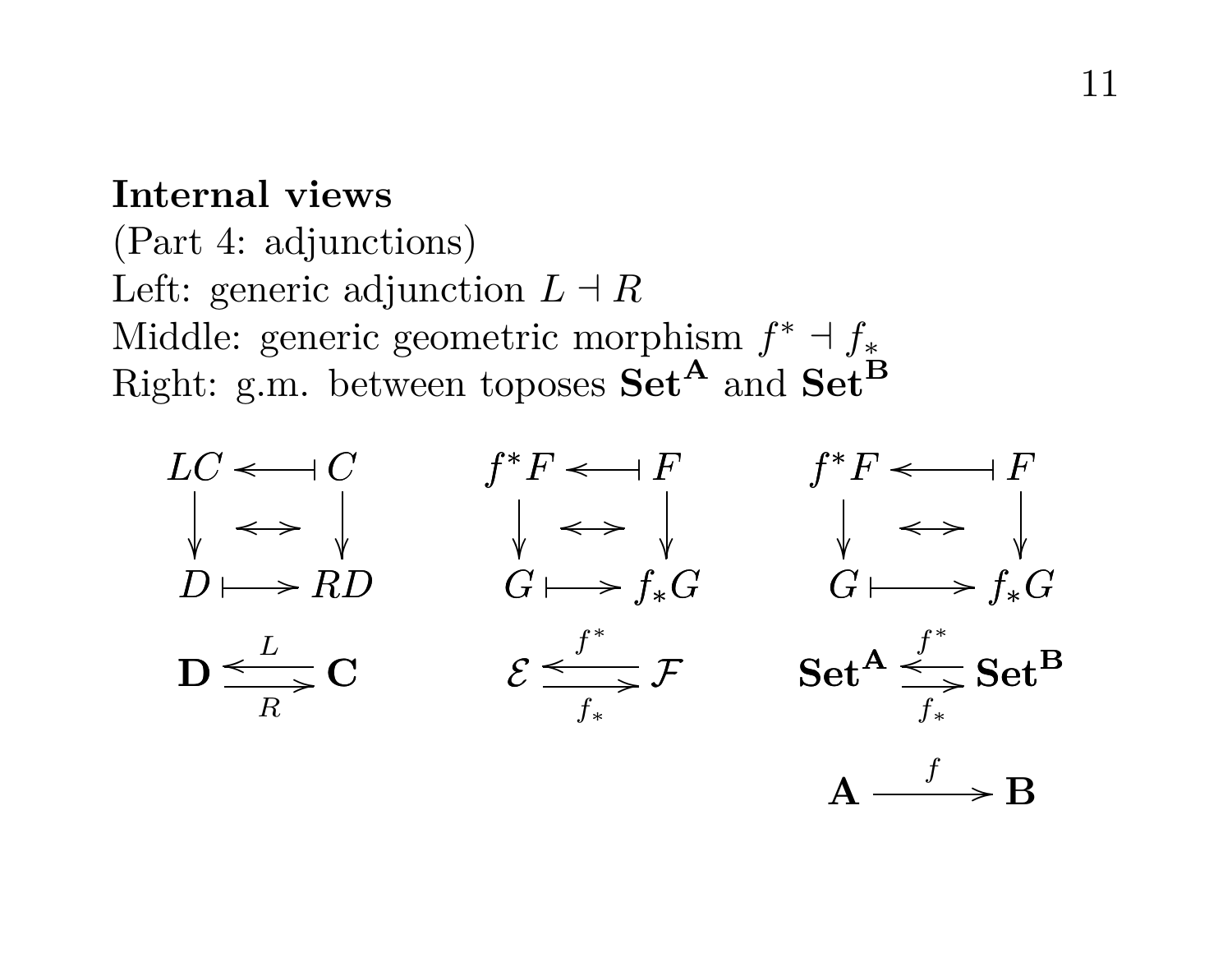**Working in two languages in parallel** Ideas: do things "for children" and "for adults" in parallel, find ways to transfer knowledge between the two approaches...



The diagrams for the general case and for a particular case have the same shape!!!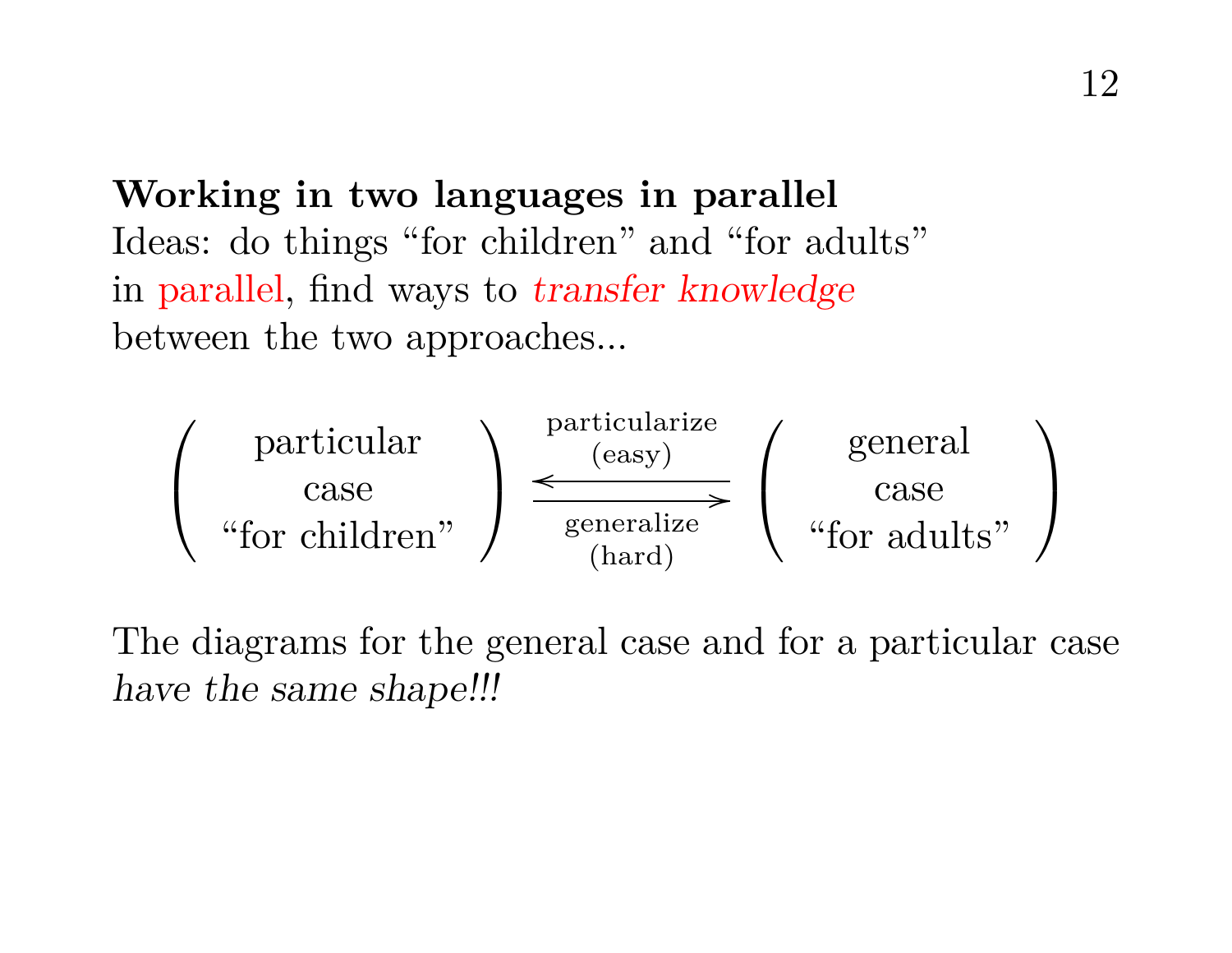# **Working in two universes in parallel** In Non-Standard Analysis we have transfer theorems

$$
\left(\begin{array}{c}\text{Standard} \\ \text{universe}\end{array}\right) \xrightarrow{\text{Non-Standard}} \left(\begin{array}{c}\text{Non-Standard} \\ \text{universe} \\ \text{(ultrapower)}\end{array}\right)
$$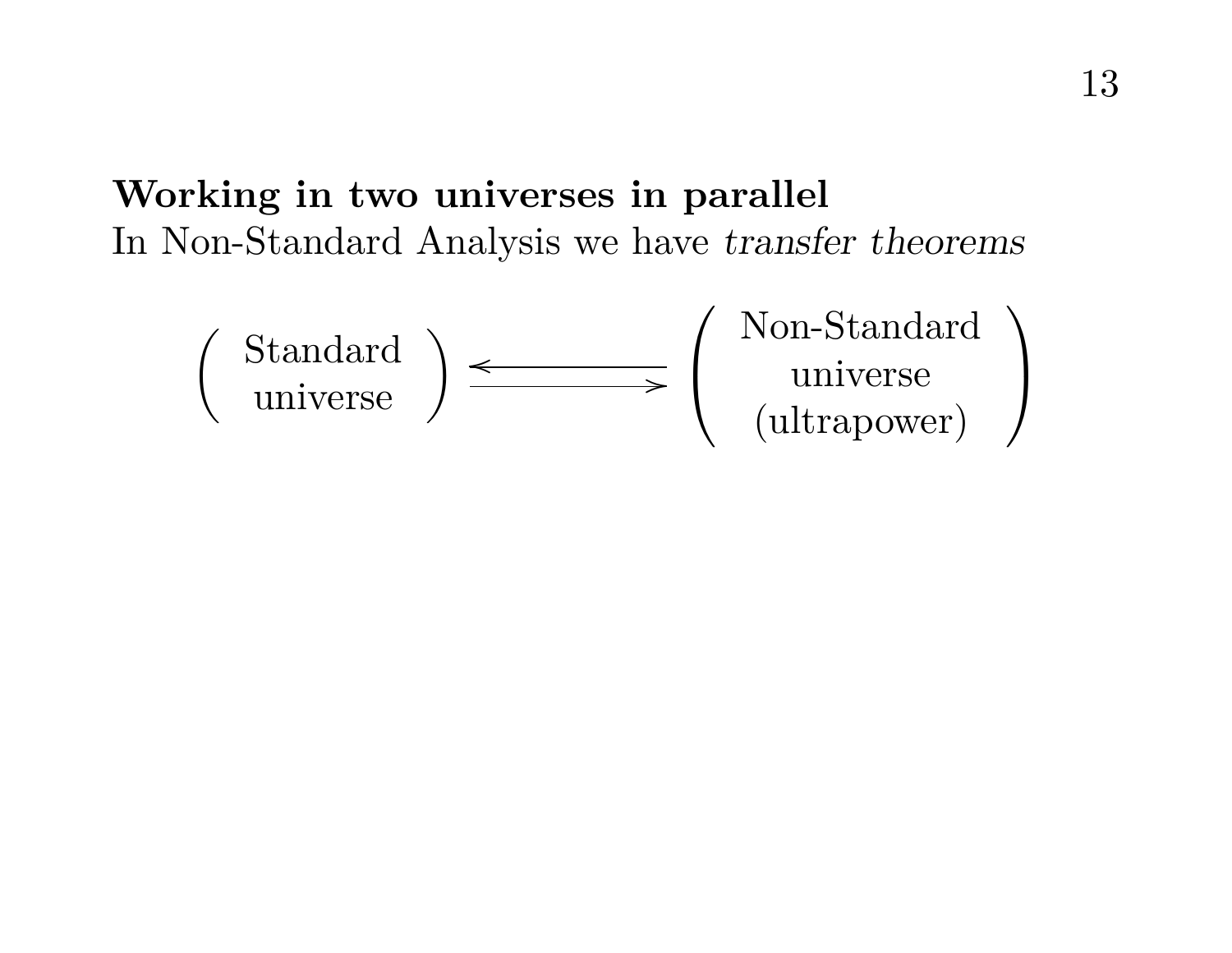### **Our first geometric morphism**

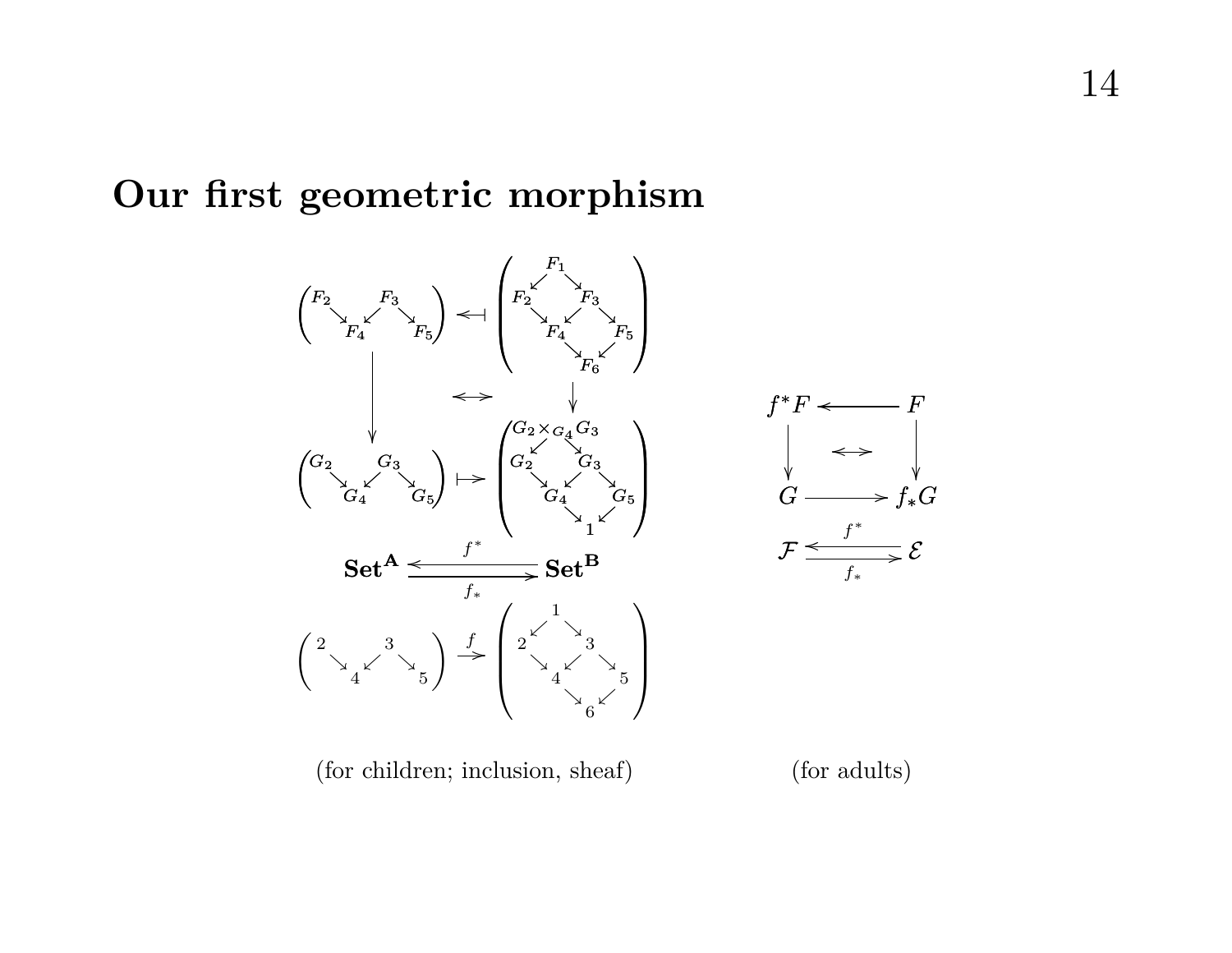### **A factorization**

 $E$ lephant  $=$  Bible Section A4: Geometric Morphisms Each  $\rightarrow$  below is a g.m. (an adjunction) Any g.m. factors as a surjection followed by an inclusion. Any inclusion factors as a dense g.m. followed by a closed g.m. .



The Elephant constructs the toposes  $\beta$ ,  $\beta$  and the maps.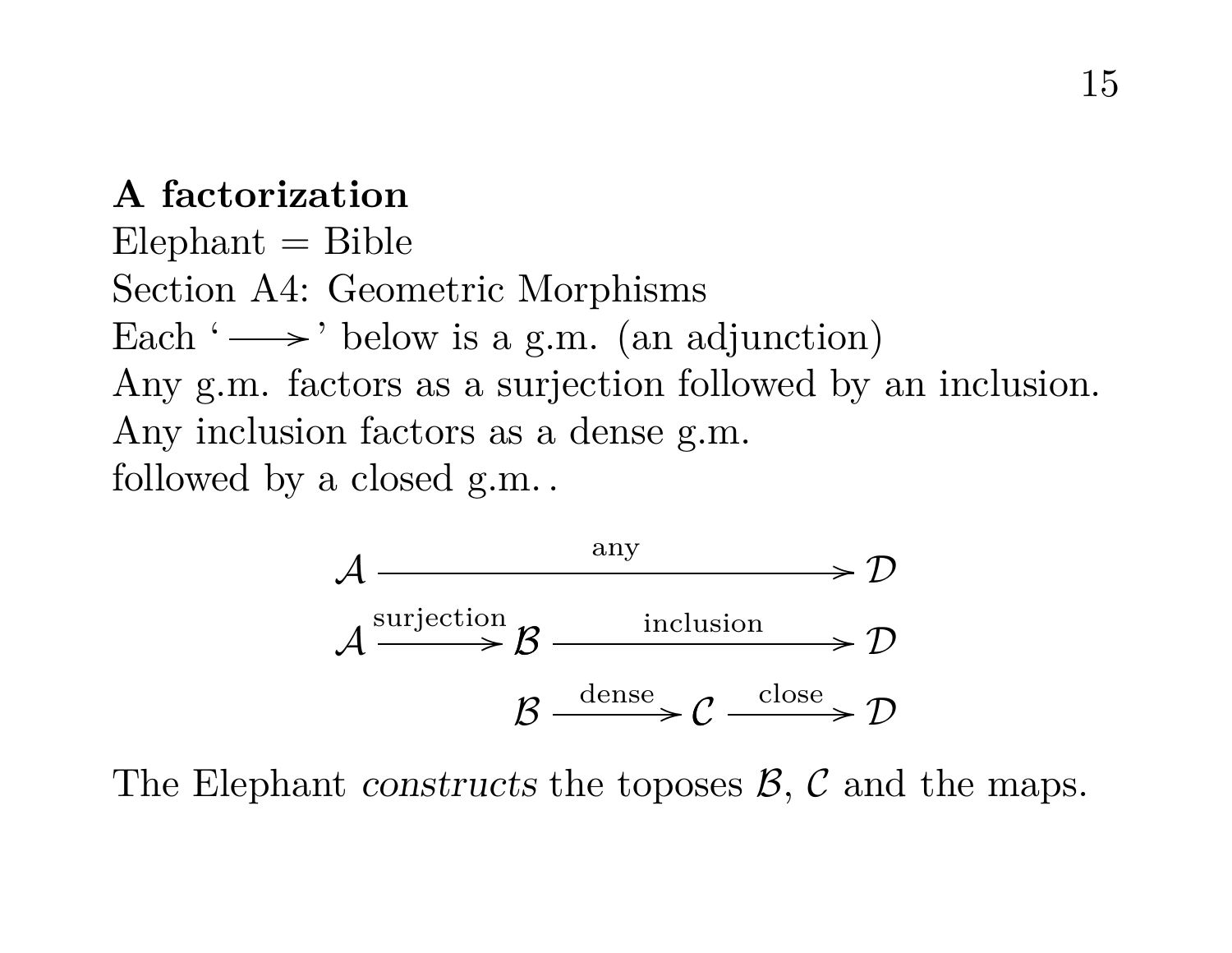**A factorization: version using ZPresheaves** This would be a nicer theorem — that if we start with ZToposes  $\mathbf{Set}^{\mathbf{A}}$  and  $\mathbf{Set}^{\mathbf{D}}$  the factorization can be through ZToposes...

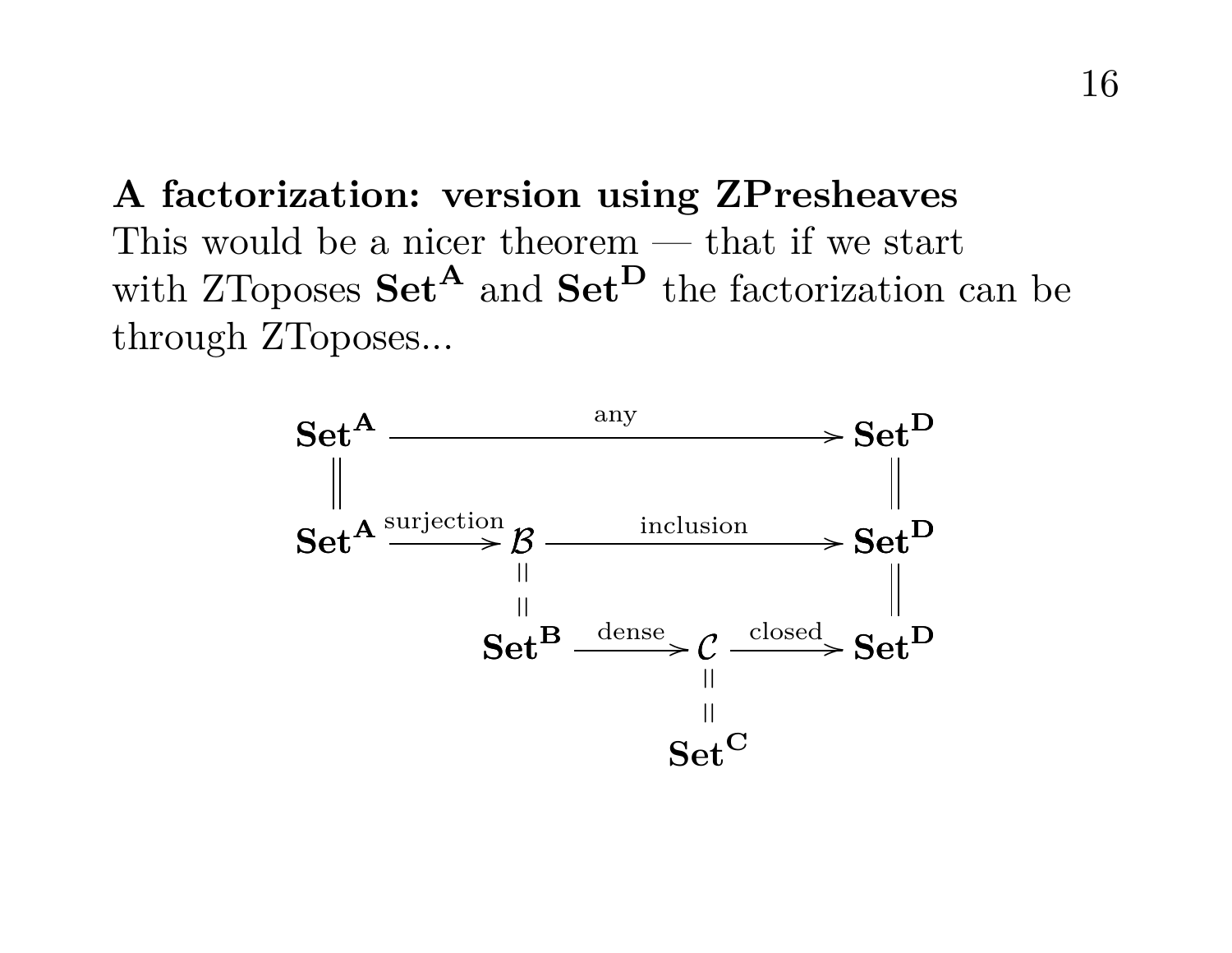# **That factorization, for children**

We start with a particular case, with a factorization that only has ZToposes, and we use it to understand how the Elephant defines sujection, inclusion, etc...  $(s$  is not an inclusion, i is not a surjection, and so on)

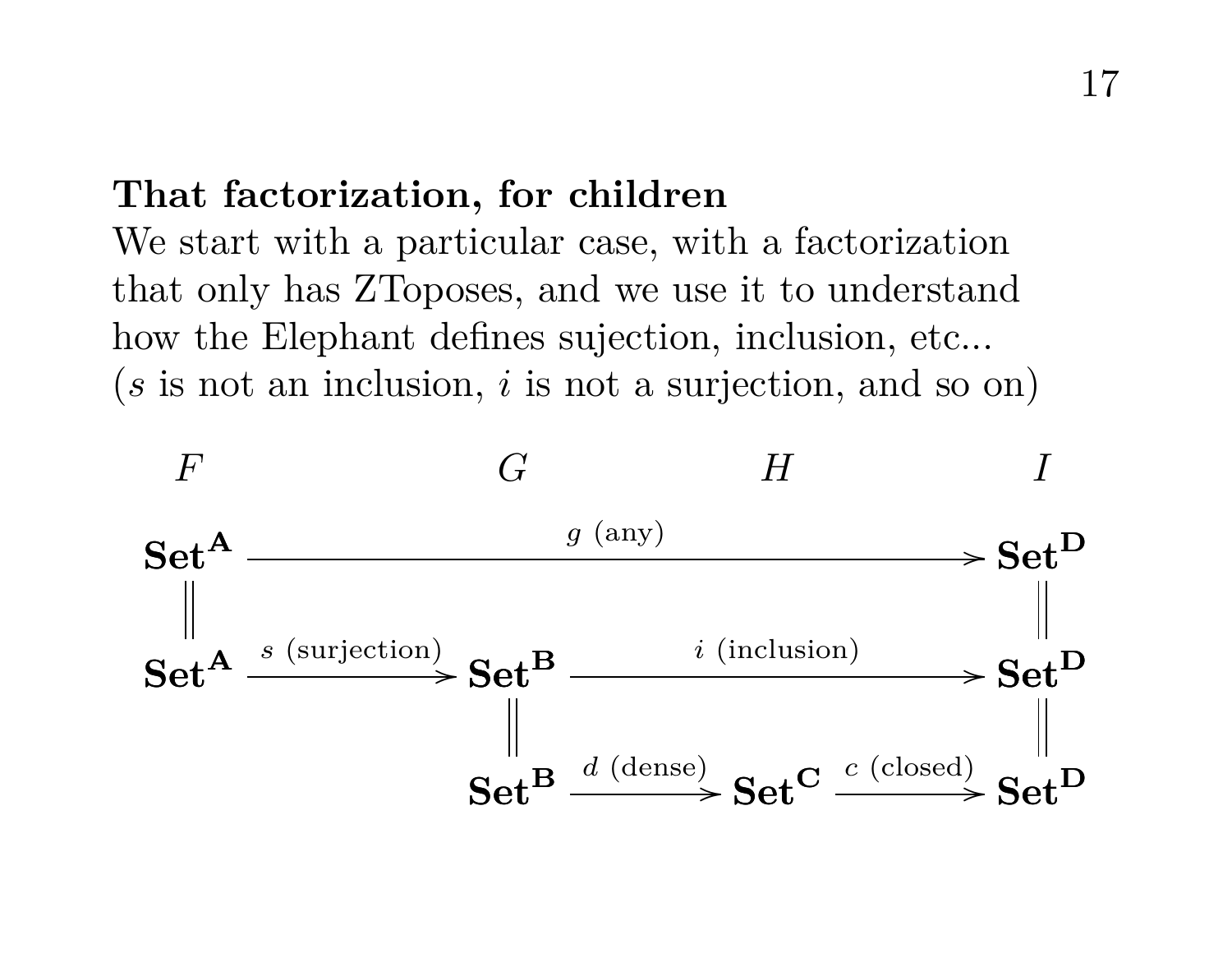### **The surjection-inclusion factorization for children**

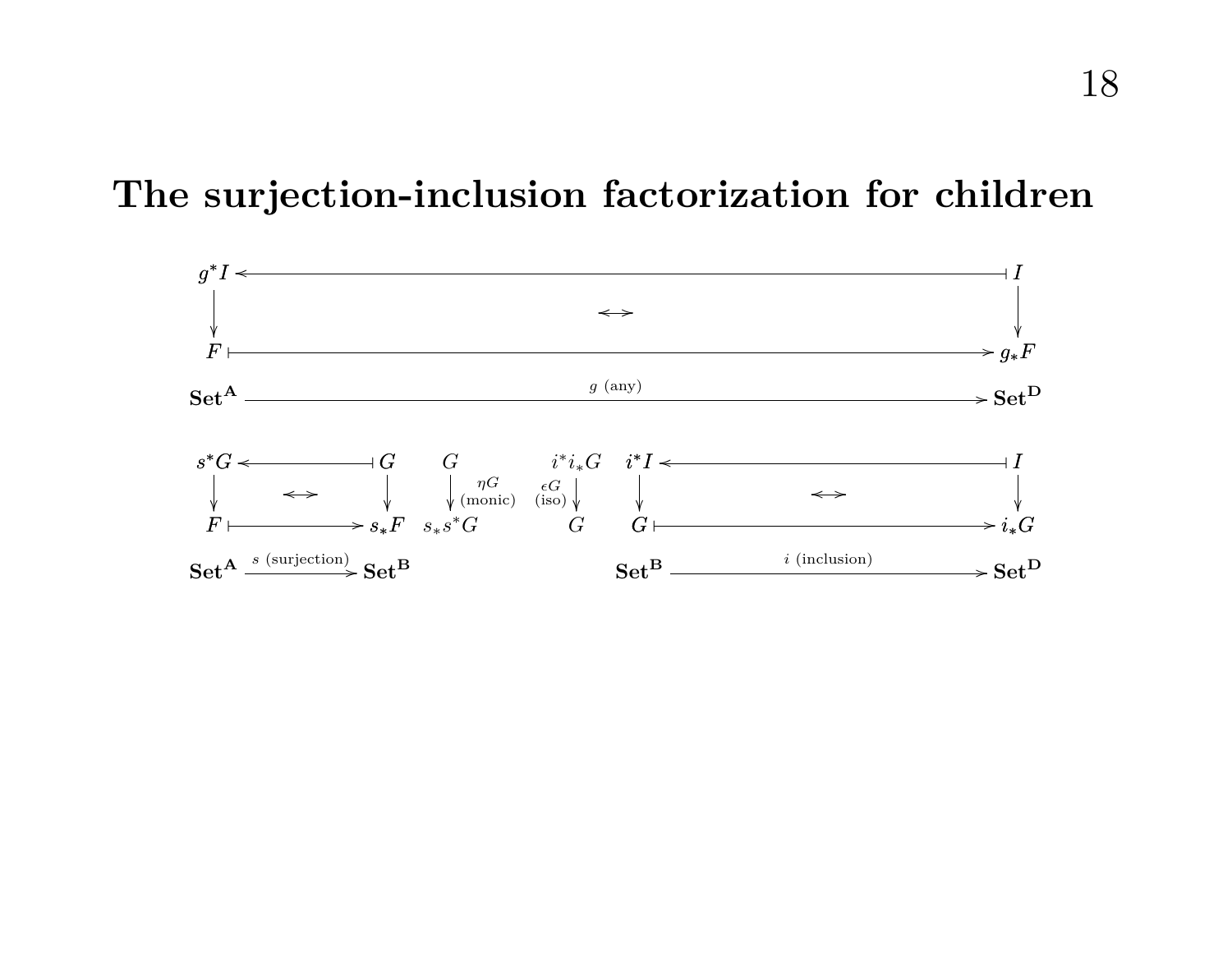### **The dense-closed factorization for children**



 $(K$  is a constant ZPresheaf in  $Set^{\mathbf{C}}$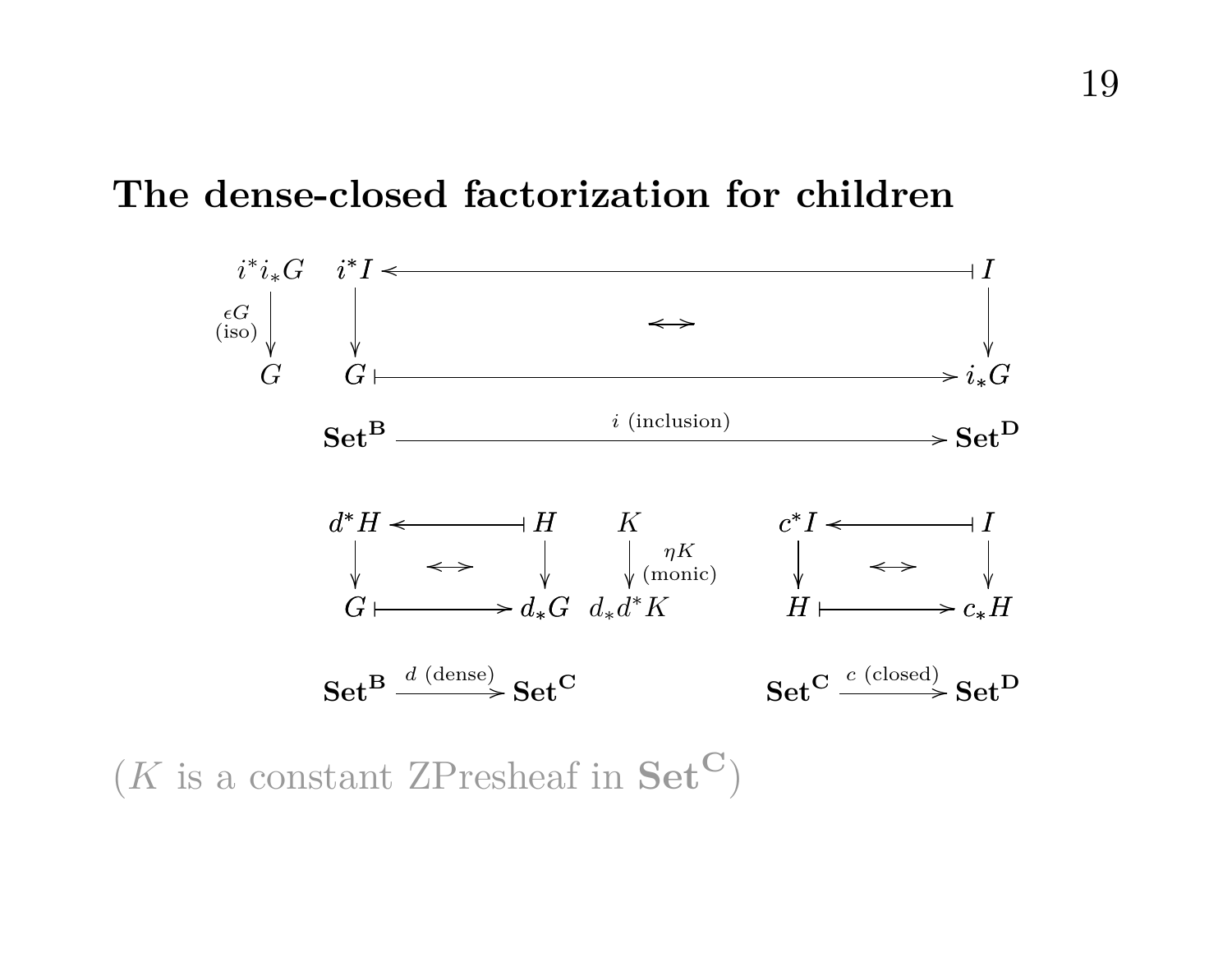### **Acoording to the Elephant...**

A4.2.7, 4.2.10: to build  $\beta$  we need comonads and coalgebras

A4.5.9, A4.5.20:  $C = sh_{\neg \neg}(\mathbf{Set}^{\mathbf{D}})$ (can't be!)

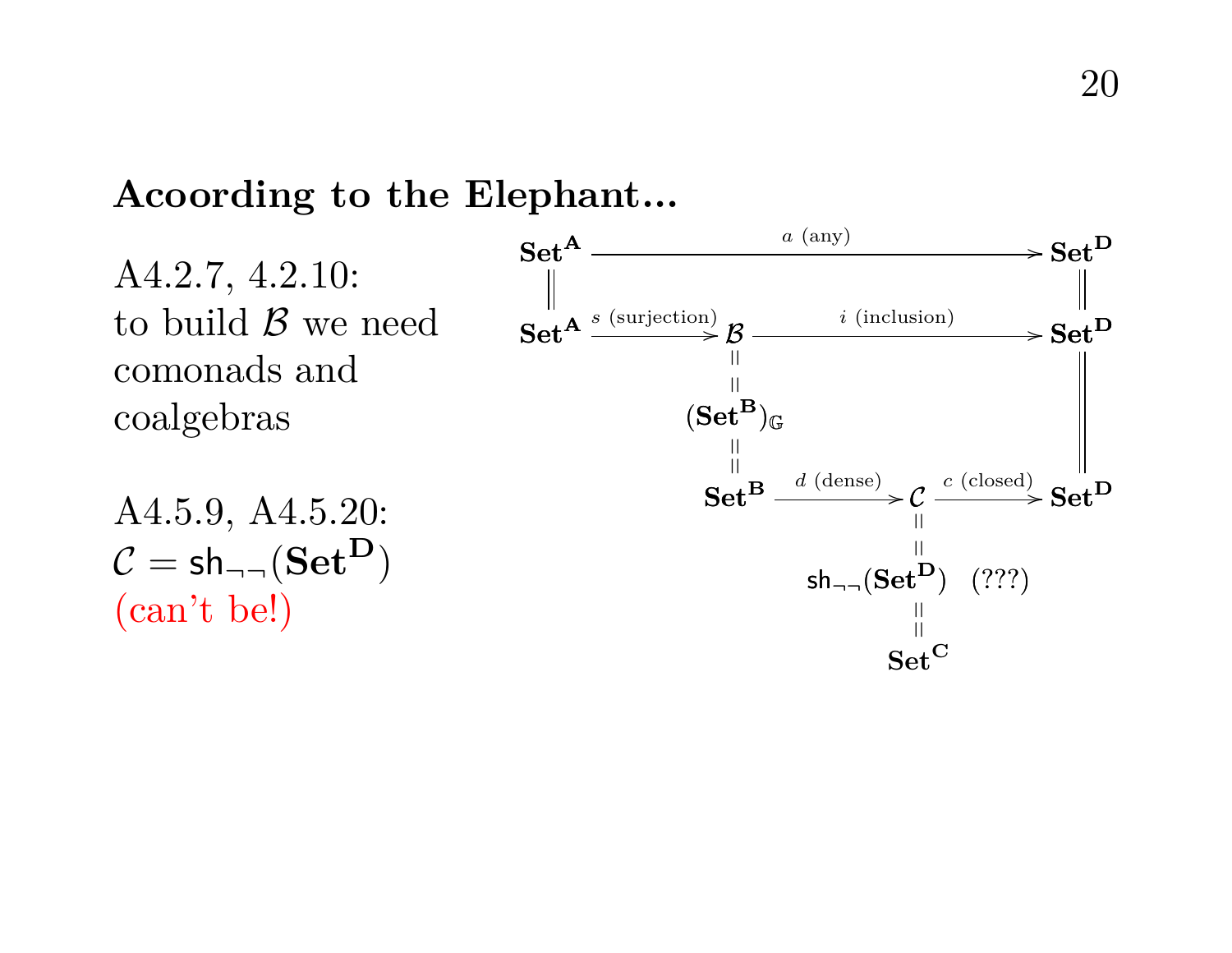**Another strategy** Start with a functor  $q : A \to D$ . It induces a geometric morphism  $g^* \dashv g_*$ .  $g^*$  is trivial to build.  $q_*$  can be found by guess-and-test. (or by Kan extensions)

The functor q can: collapse objects,  $(1 \t2) \rightarrow (1)$ create objects,  $( ) \rightarrow (3)$ collapse arrows,  $(4 \implies 5) \rightarrow (4 \rightarrow 5)$ create arrows,  $(6 \t7) \rightarrow (6 \rightarrow 7)$ 

Try to factor it. Example: if g just collapses objects...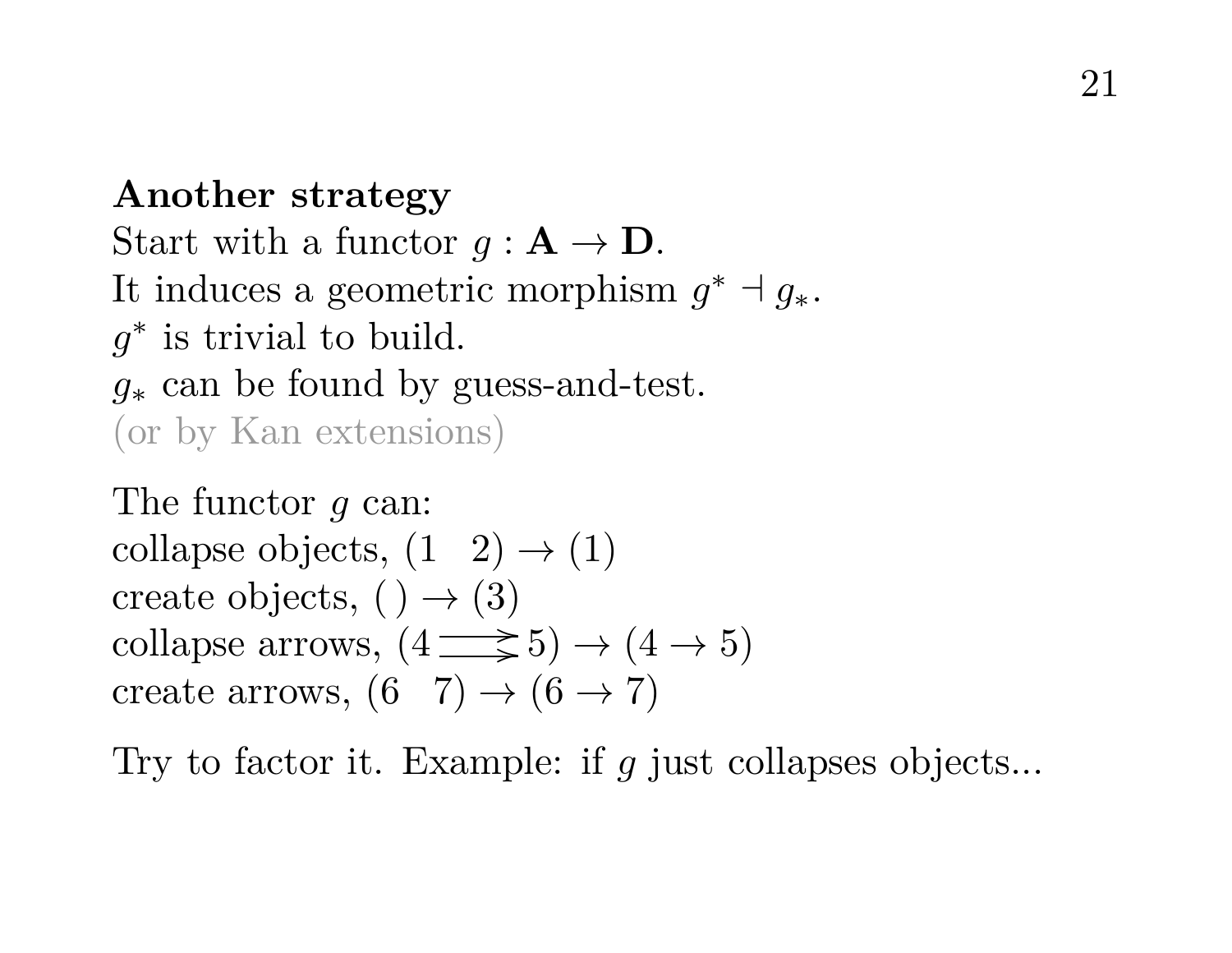### **Another strategy**

The functor  $q$  can do several things: collapse objects,  $(1 \t2) \rightarrow (1)$ create objects,  $( ) \rightarrow (3)$ collapse arrows,  $(4 \implies 5) \rightarrow (4 \rightarrow 5)$ create arrows,  $(6 \ 7) \rightarrow (6 \rightarrow 7)$ refine the order,  $(2 \rightarrow 4) \rightarrow (1 \rightarrow 2 \rightarrow 3 \rightarrow 4 \rightarrow 5)$ ...

Try to factor it. Example: if q just collapses objects, then it factor as  $s = q$  (surj. part),  $i = id$  (inclusion part)... The factorization filters the things that the functor can do, collapsing objects go to the surjective part.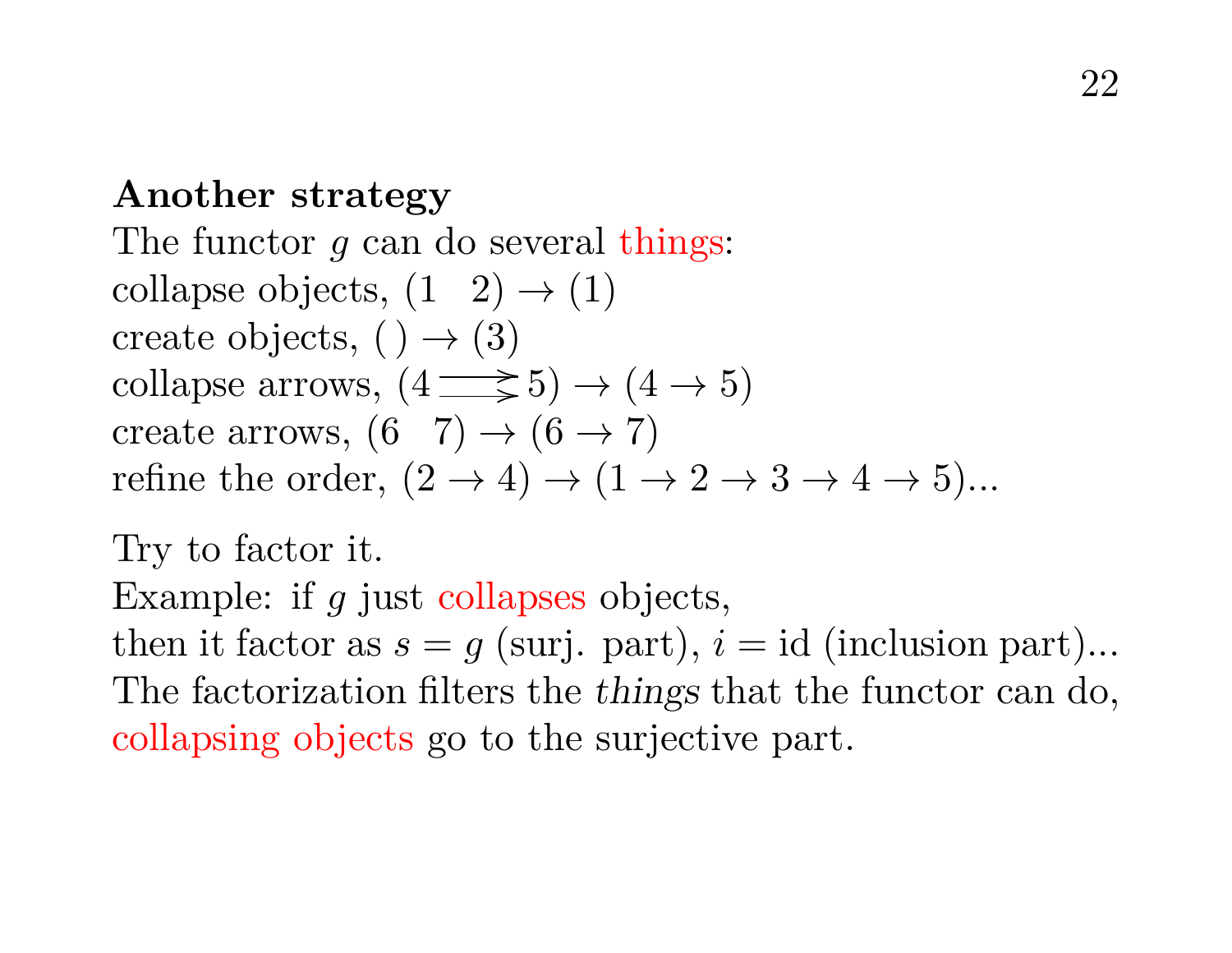**Another strategy** Choose a functor  $f: \mathbf{A} \to \mathbf{B}$ that does all things. Factorize it.  $\beta$  and  $\beta$  will be non-trivial. They tell us how  $\beta$  and  $\beta$  will be modulo isomorphism.